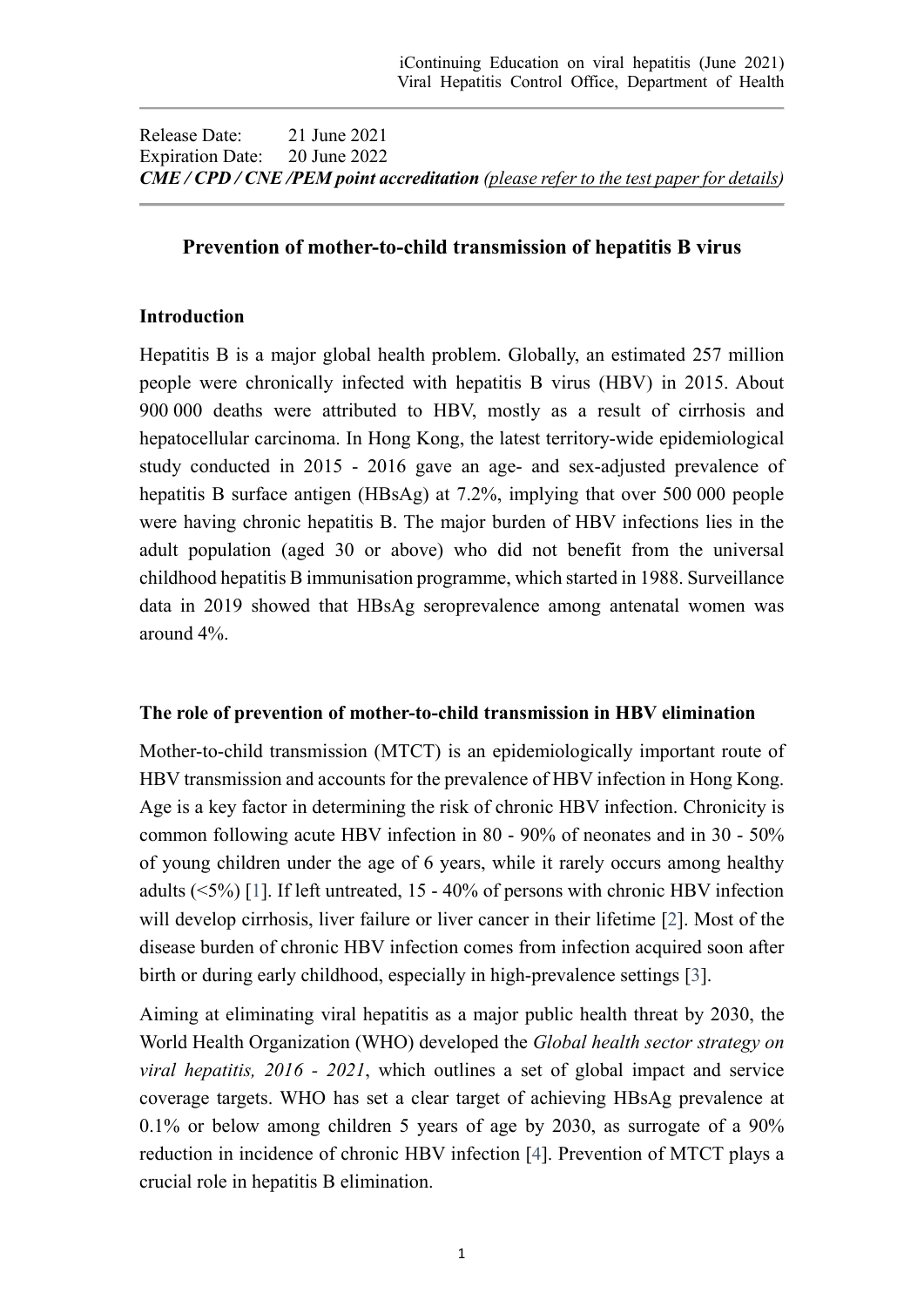#### **Interventions to prevent MTCT of HBV**

*Hepatitis B vaccination* is the mainstay of prevention of MTCT. All infants should receive their first dose of hepatitis B vaccine as soon as possible after birth, preferably within 24 hours. The birth dose should be followed by two or three doses to complete the primary series. A primary three-dose hepatitis B vaccination can induce protective antibody concentration in more than 95% of healthy infants, children and young adults [\[5\]](#page-7-4). A meta-analysis found that infants who received the first dose at birth, compared to infants receiving placebo or no intervention, were less likely to become infected when born to HBV-infected mothers (relative risk [RR]: 0.28, 95% confidence interval [CI]: 0.20 – 0.40) [\[6\]](#page-7-5).

*Passive immunoprophylaxis by administering hepatitis B immunoglobulin (HBIG) within 24 hours after birth* can confer additional protection to infants born to HBsAg-positive mothers, as compared with vaccine alone (RR: 0.54, 95% CI:  $0.41 - 0.73$ ) [\[6\]](#page-7-5).

WHO recommends that, in settings with an intermediate ( $\geq 2\%$ ) or high ( $\geq 5\%$ ) HBsAg seroprevalence in the general population, *HBsAg serological testing* should be routinely offered to all pregnant women *in antenatal clinics*, with linkage to prevention, care and treatment services. Couples and partners in antenatal care settings should also be offered HBV testing services. [\[7\]](#page-7-6)

Nevertheless, studies showed that  $0.7% - 1.1%$  of infants born to HBV-infected mothers develop infection, despite universal antenatal screening, hepatitis B vaccination, and prophylaxis with HBIG at birth [\[8](#page-7-7)[-10\]](#page-7-8). A recent WHOcommissioned meta-analysis of 13 studies assessed the risk of MTCT of HBV according to the maternal HBV viral load during pregnancy. With timely use of birth-dose vaccine and HBIG, there was no breakthrough infection reported when the maternal HBV DNA viral load was below 5.3  $log_{10}$  IU/mL (200 000 IU/mL). The risk of MTCT increased above this threshold (Figure 1) [\[11\]](#page-7-9).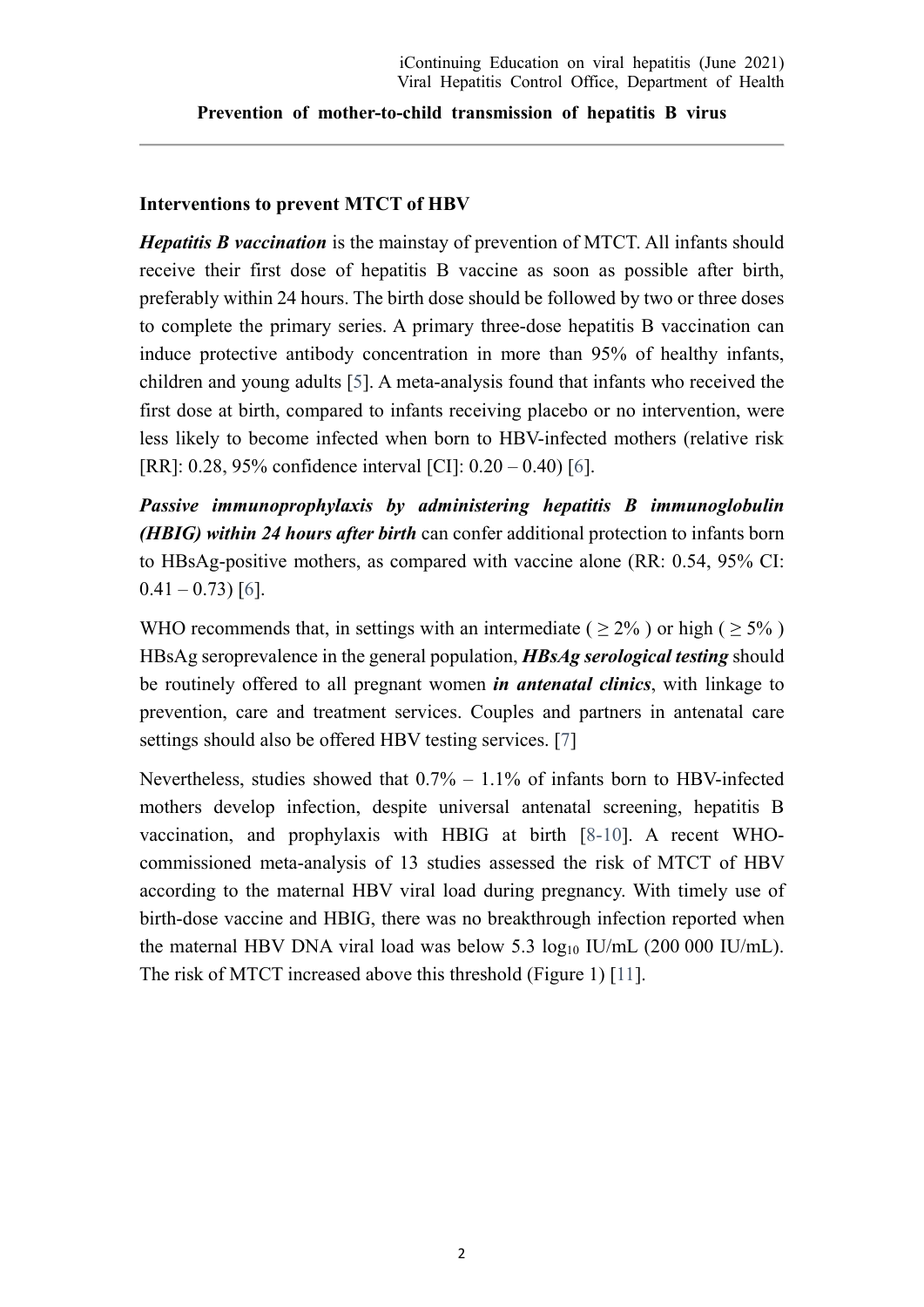Figure 1. Risk of mother-to-child transmission of HBV according to maternal HBV DNA levels during pregnancy



Source: *Prevention of mother-to-child transmission of hepatitis B virus: guidelines on antiviral prophylaxis in pregnancy*. Geneva: World Health Organization; 2020.

Further evidence has become available on the efficacy and safety of antiviral prophylaxis in pregnant women and their children. A systematic review and metaanalysis commissioned by the WHO indicated a protective effect of using tenofovir disoproxil fumarate (TDF) as peripartum antiviral prophylaxis to reduce the risk of MTCT (Pooled odds ratio [OR]: 0.10, 95% CI: 0.03 – 0.35 for randomised controlled trials; pooled OR:  $0.17$ ,  $95\%$  CI:  $0.10 - 0.29$  for non-randomised controlled trials) [\[12\]](#page-7-10). The safety of TDF has been documented in the context of preventing MTCT of human immunodeficiency virus (HIV) [\[13\]](#page-7-11). As regards the safety in its use for preventing MTCT of HBV, the WHO-commissioned systematic review found that there was no statistically significant differences between treated and control groups in occurrence of maternal or infant adverse events. The metaanalysis findings suggested that cessation of TDF prophylaxis might not increase the risk of postpartum hepatitis B flare as compared with the control group (Risk in treated group: 28/356 [7.9%]; control group: 20/327 [6.1%]; weighted risk difference: -0.020, 95% CI: -0.082 to 0.041) [\[12\]](#page-7-10).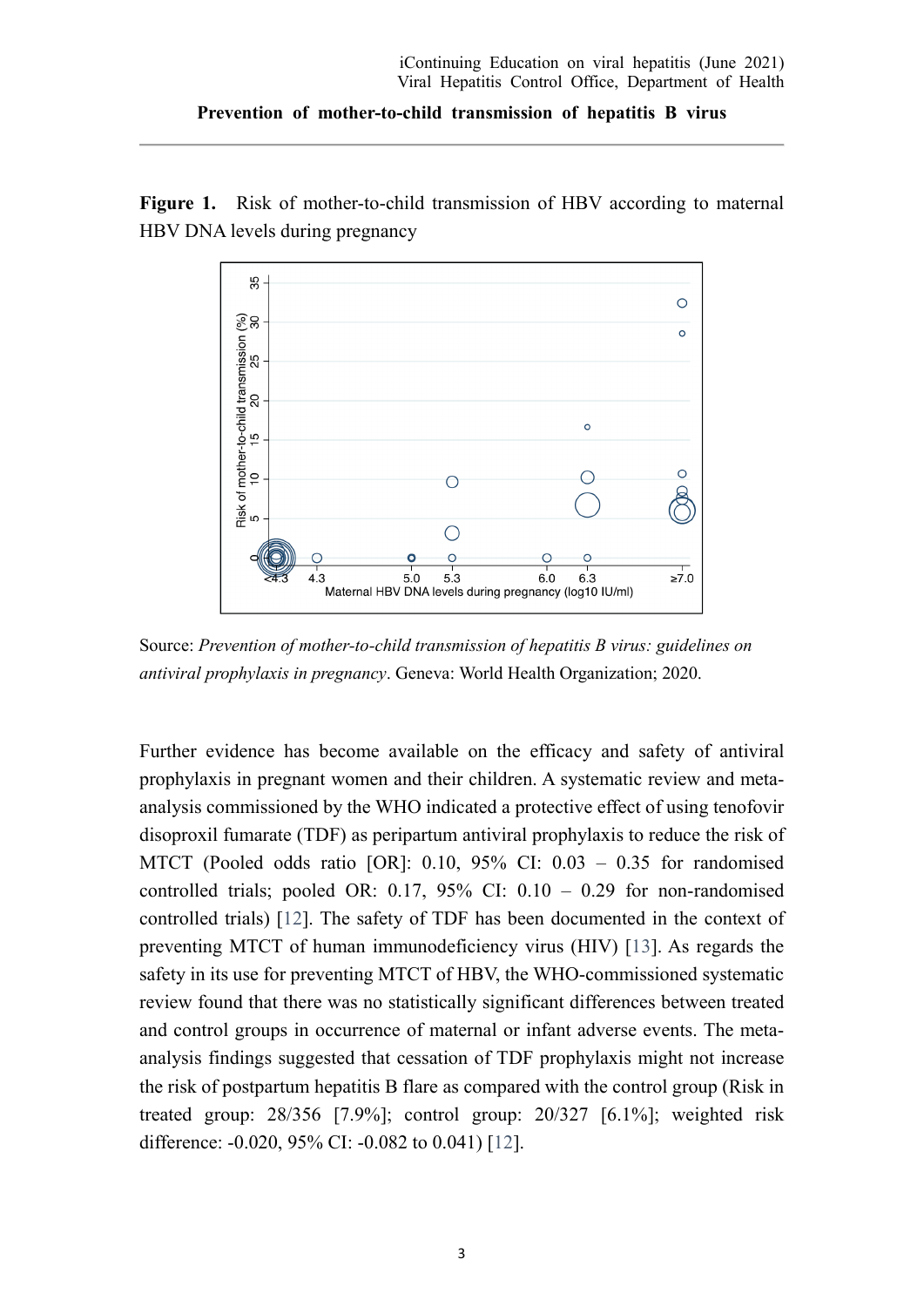Based on the latest evidence for overall reassessment of the balance of benefits and harms of antiviral prophylaxis in eligible pregnant women, as well as consideration of patient/health worker values and preferences, resource use, cost–effectiveness, considerations on equity and human rights, and feasibility, WHO formulated the guidelines on the use of antiviral prophylaxis for preventing MTCT of HBV in 2020. WHO recommends that pregnant women testing positive for HBV infection (HBsAg positive) with an HBV DNA  $> 5.3 \log_{10}$  IU/mL ( $> 200\,000$  IU/mL) receive tenofovir prophylaxis from the  $28<sup>th</sup>$  week of pregnancy until at least birth, to prevent MTCT of HBV. This is in addition to three-dose hepatitis B vaccination in all infants, including timely birth dose. In settings in which antenatal HBV DNA testing is not available, HBeAg testing can be used as an alternative to HBV DNA testing to determine eligibility for tenofovir prophylaxis to prevent MTCT of HBV [\[14\]](#page-8-0).

The use of maternal antiviral prophylaxis has now become part of an incremental approach to prevent HBV infection at birth and in the first years of life (Figure 2).

**Figure 2.** Incremental approach to prevention of HBV infection at birth and in the first years of life

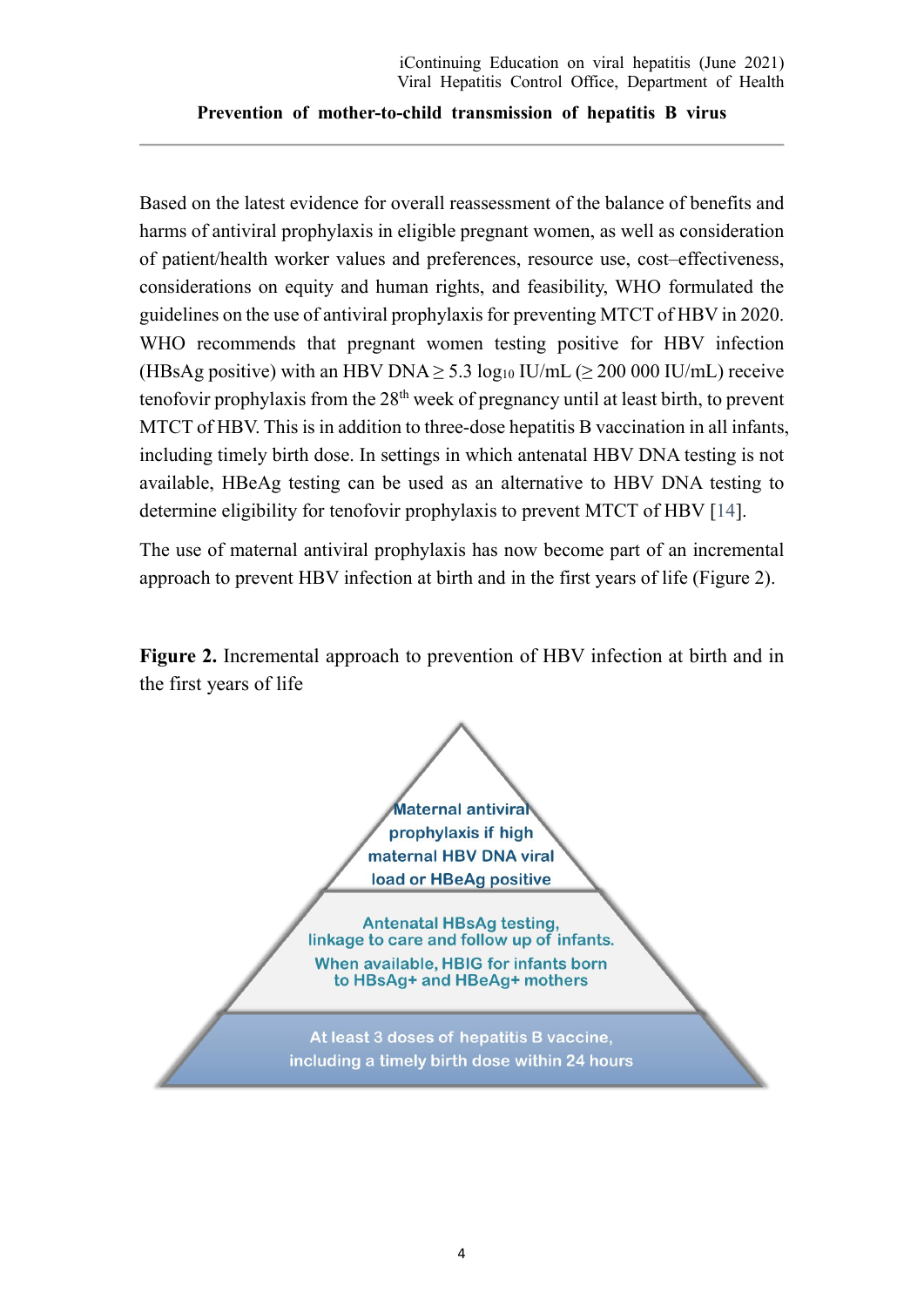#### **Current practices and new initiatives in Hong Kong**

In Hong Kong, in addition to routine screening of pregnant women for HBsAg during each pregnancy, universal childhood hepatitis B vaccination and administration of HBIG to babies born to HBsAg-positive mothers have been in place since 1980s. The coverage of hepatitis B vaccination is monitored by the Immunisation Coverage Surveys, which have been conducted among children aged 2 to 5 since 2001. The coverage for birth dose, second dose and third dose of hepatitis B vaccination generally reaches 99% or above [\[15\]](#page-8-1), much higher than the 2030 WHO target at 90%.

To meet the WHO goal of eliminating viral hepatitis as a major public health threat by 2030, the *Hong Kong Viral Hepatitis Action Plan 2020 – 2024* ("the Action Plan") was launched in October 2020, which formulated the actions under four strategic axes, namely awareness, surveillance, prevention and treatment [\[16\]](#page-8-2). The Action Plan emphasises further reduction of MTCT as one of the focuses of prevention and control of hepatitis B. Two new initiatives, namely using antivirals for preventing MTCT of HBV and post-vaccination serologic testing, are introduced.

#### *Using antivirals for preventing MTCT of HBV*

The use of antiviral prophylaxis to prevent MTCT of HBV was first piloted in Queen Mary Hospital and Prince of Wales Hospital at the beginning of 2020. The initiative has been rolled out to all birthing hospitals under Hospital Authority (HA) since August 2020. For HBsAg-positive pregnant women under care by HA or Maternal and Child Health Centres of the Department of Health, baseline HBV DNA level is assessed. If their viral load is high at 200 000 IU/mL or more, they are referred to the hepatology clinic for follow-up and consideration of initiating maternal TDF prophylaxis at the third trimester. These mothers will continue to receive long-term management of their liver condition after giving birth. For those with a viral load ≤ 200 000 IU/mL, they would be referred to doctors conversant with HBV treatment for routine assessment and management of the liver condition, in accordance with the prevailing practices for hepatitis B patients.

The implementation of this initiative is supported by widening the indications of the antivirals in HA Drug Formulary, building laboratory capacity and establishing hepatitis nurse clinics to augment the capacity of hepatitis clinics. Initial experience in such enhanced service model found that antenatal testing of HBV DNA level and use of TDF were well accepted by pregnant women [\[17\]](#page-8-3).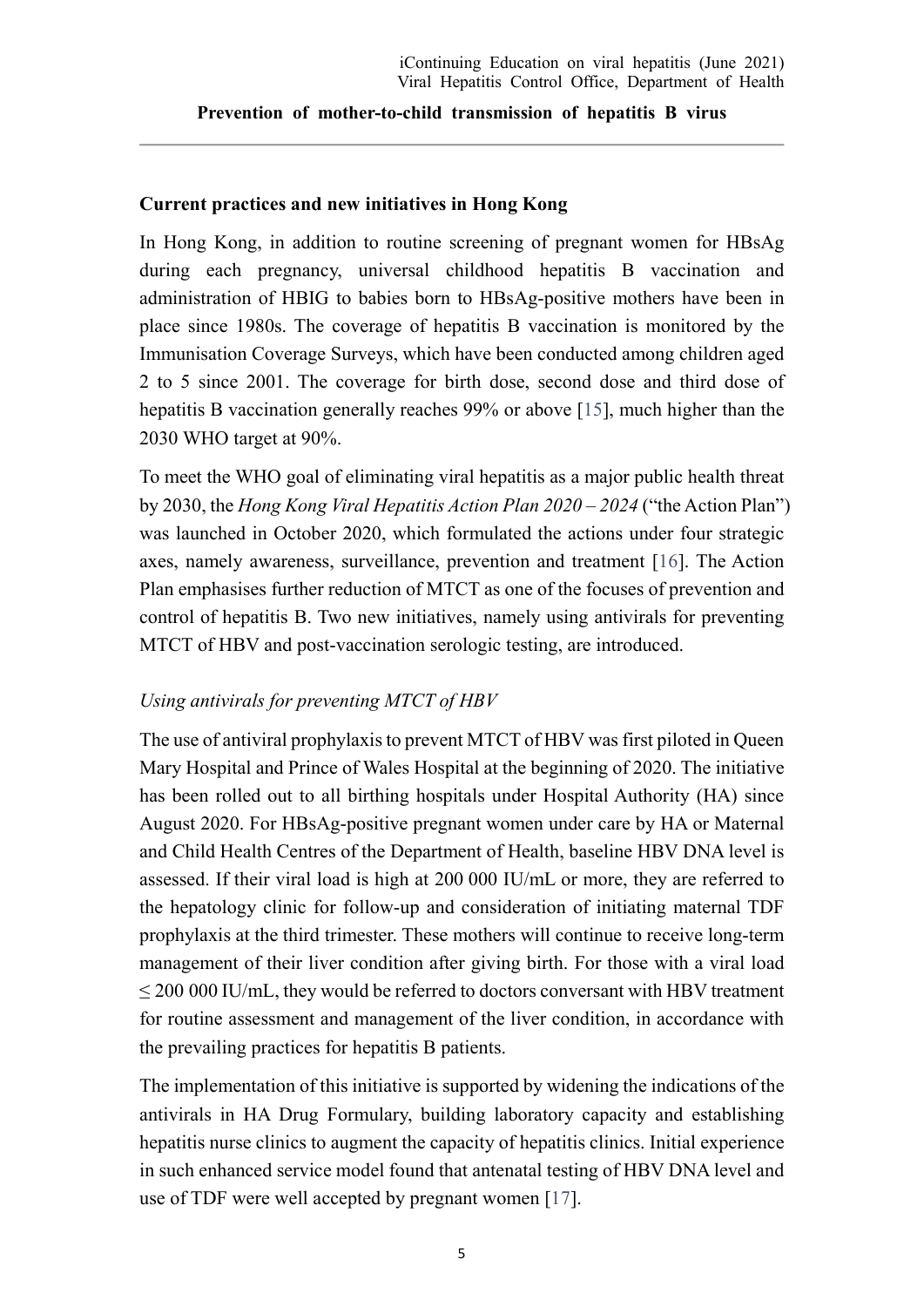#### *Post-vaccination serologic testing*

WHO Regional Office of the Western Pacific emphasises that post-vaccination serologic testing (PVST) to babies born to HBsAg-positive mothers is important to determine the effectiveness of prevention of MTCT of HBV when antenatal HBV screening and vaccination programme are in place [\[18\]](#page-8-4). PVST includes testing on HBsAg and hepatitis B surface antibody (anti-HBs) of all babies born to HBVinfected women at the age of 9 - 12 months (or 1 - 2 months after the final dose of the vaccine series, if the series is delayed).

The purposes of PVST are threefold. Firstly, babies born to HBV-infected women, who do not have an adequate immune response to an initial hepatitis B vaccine series, will be identified and revaccination will be arranged for them. Secondly, PVST can enable early identification of HBV-infected babies to ensure appropriate medical care for them. Thirdly, PVST would provide useful and systematic information to monitor the effectiveness of the overall MTCT prevention strategy.

Following the introduction of programmes for the use of antiviral prophylaxis and PVST, preventing MTCT of HBV would be further enhanced in Hong Kong (Figure 3), with a view to realising an "HBV-free generation" and progressing towards the elimination of the public health threat posed by viral hepatitis.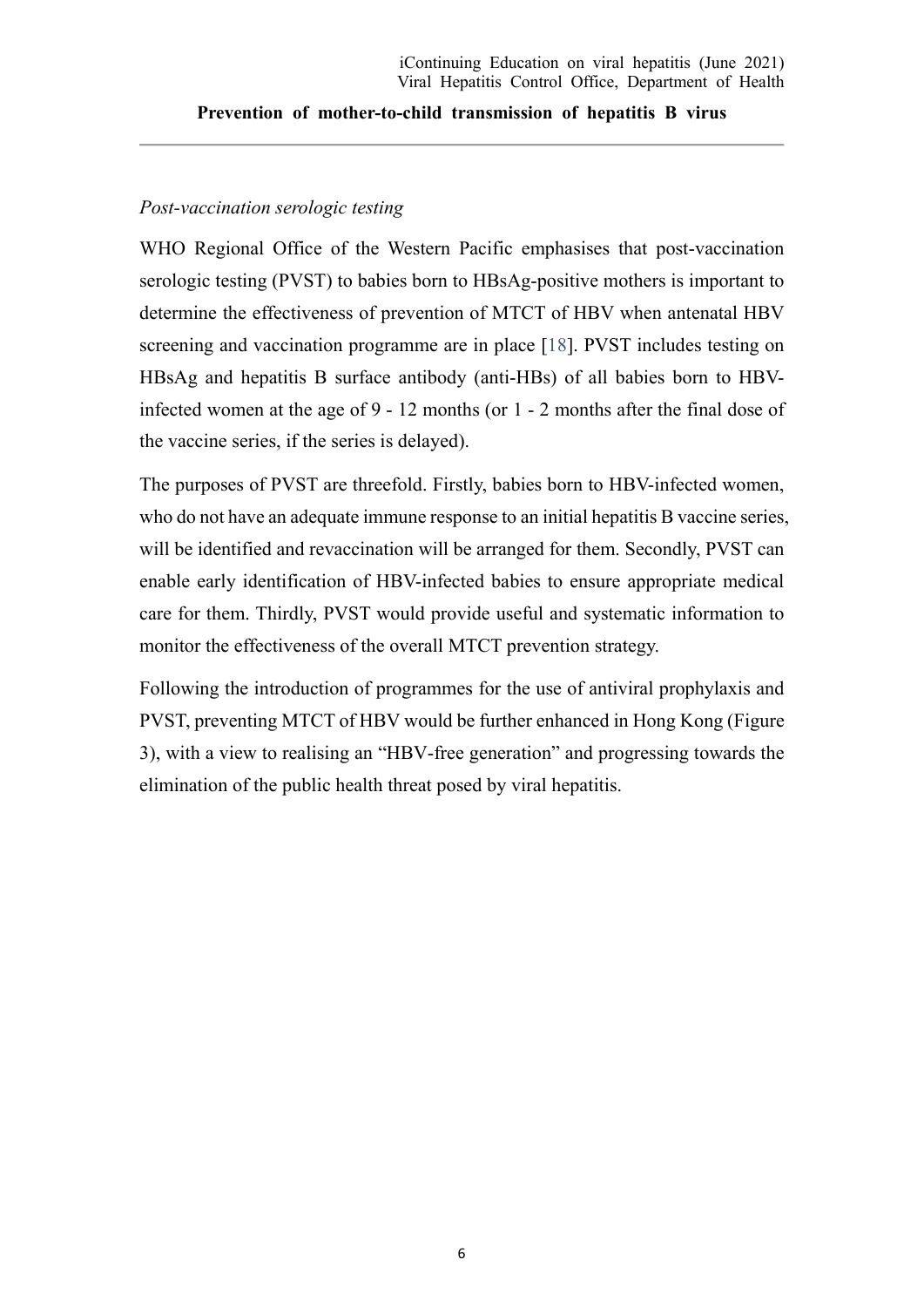### **Figure 3.**

Hepatitis B MTCT prevention pathways with the use of antivirals and PVST

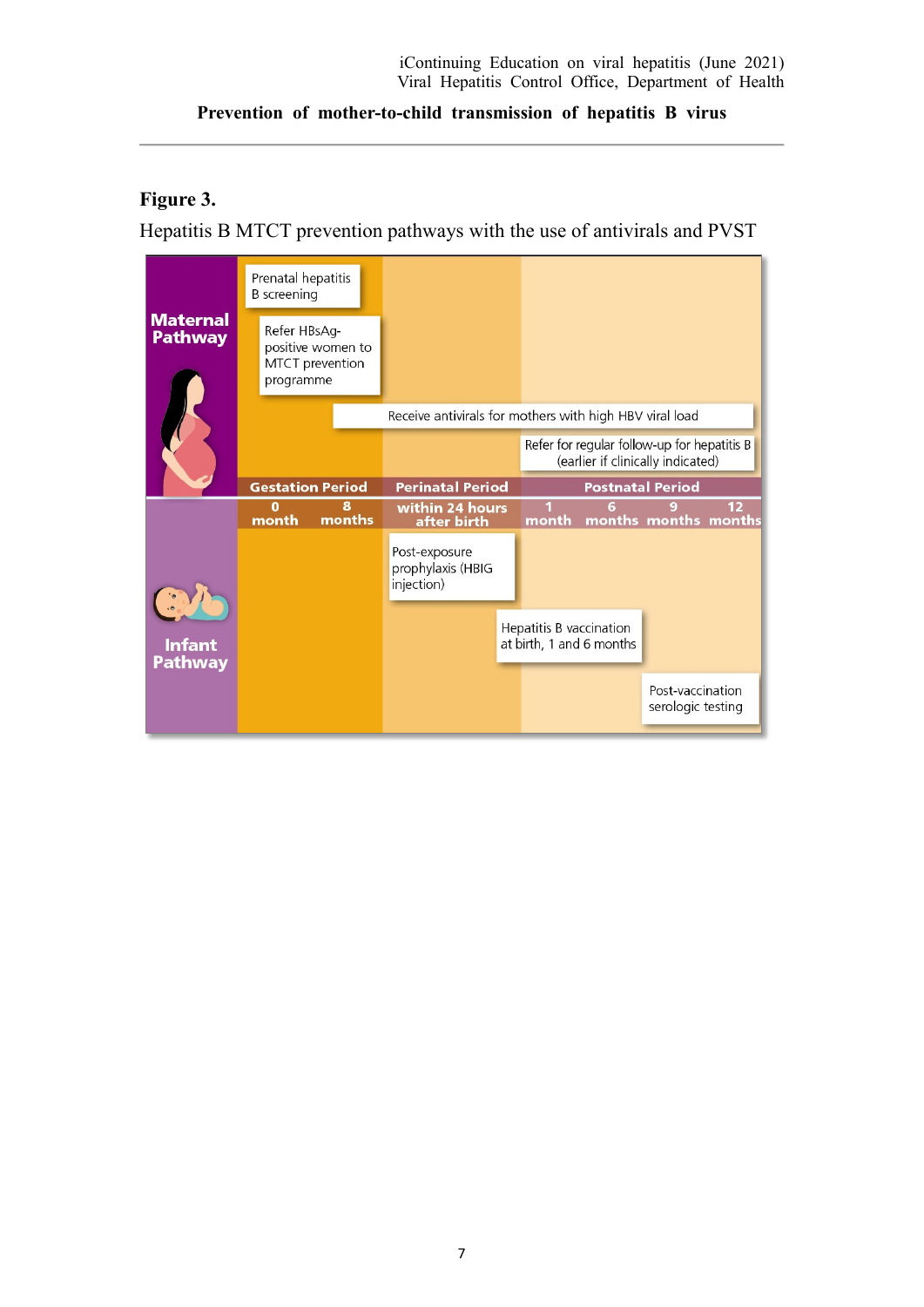#### **Reference**

- <span id="page-7-0"></span>1. Hyams KC. Risks of chronicity following acute hepatitis B virus infection: a review. Clin InfectDis 1995; 20(4):992-1000.
- <span id="page-7-1"></span>2. Sarin SK, Kumar M, Lau GK, et al. Asian-Pacific clinical practice guidelines on the management of hepatitis B: a 2015 update. Hepatol Int 2016; 10(1):1-98.
- <span id="page-7-2"></span>3. Indolfi G, Easterbrook P, Dusheiko G, et al. Hepatitis B virus infection in children and adolescents. Lancet Gastroenterol Hepatol 2019; 4(6):466-476.
- <span id="page-7-3"></span>4. Global health sector strategy on viral hepatitis 2016-2021. Geneva: World Health Organization; 2016 (https://www.who.int/hepatitis/strategy2016-2021/ghsshep/en/ , accessed April 2021).
- <span id="page-7-4"></span>5. Hepatitis B vaccines: WHO position paper – July 2017. Wkly Epidemiol Rec 2017; 92(27):369-92.
- <span id="page-7-5"></span>6. Lee C, Gong Y, Brok J, et al. Hepatitis B immunisation for newborn infants of hepatitis B surface antigen-positive mothers. Cochrane Database Syst Rev 2006; (2):CD004790.
- <span id="page-7-6"></span>7. Guidelines on hepatitis B and C testing. Geneva: World Health Organization; 2017 (https://www.who.int/hepatitis/publications/guidelines-hepatitis-c-b-testing/en/, accessed April 2021).
- <span id="page-7-7"></span>8. Kubo A, Shlager L, Marks AR, et al. Prevention of vertical transmission of hepatitis B: an observational study. Ann Intern Med 2014; 160(12):828-35.
- 9. Schillie S, Walker T, Veselsky S, et al. Outcomes of infants born to women infected with hepatitis B. Pediatrics 2015; 135(5):e1141-7.
- <span id="page-7-8"></span>10. Cheung KW, Seto MT, Kan AS, et al. Immunoprophylaxis failure of infants born to hepatitis B carrier mothers following routine vaccination. Clin Gastroenterol Hepatol 2018; 16(1):144-5.
- <span id="page-7-9"></span>11. Boucheron P, Lu Y, Yoshida K, et al. Accuracy of HBeAg to identify pregnant women at risk of transmitting hepatitis B virus to their neonates: a systematic review and meta-analysis. Lancet Infect Dis 2021; 21(1):85-96.
- <span id="page-7-10"></span>12. Funk AL, Lu Y, Yoshida K, et al. Efficacy and safety of antiviral prophylaxis during pregnancy to prevent mother-to-child transmission of hepatitis B virus: a systematic review and meta-analysis. Lancet Infect Dis 2021; 21(1):70-84.
- <span id="page-7-11"></span>13. Nachega JB, Uthman OA, Mofenson LM, et al. Safety of tenofovir disoproxil fumarate-based antiretroviral therapy regimens in pregnancy for HIV-infected women and their infants: a systematic review and meta-analysis. J Acquir Immune Defic Syndr 2017; 76(1):1-12.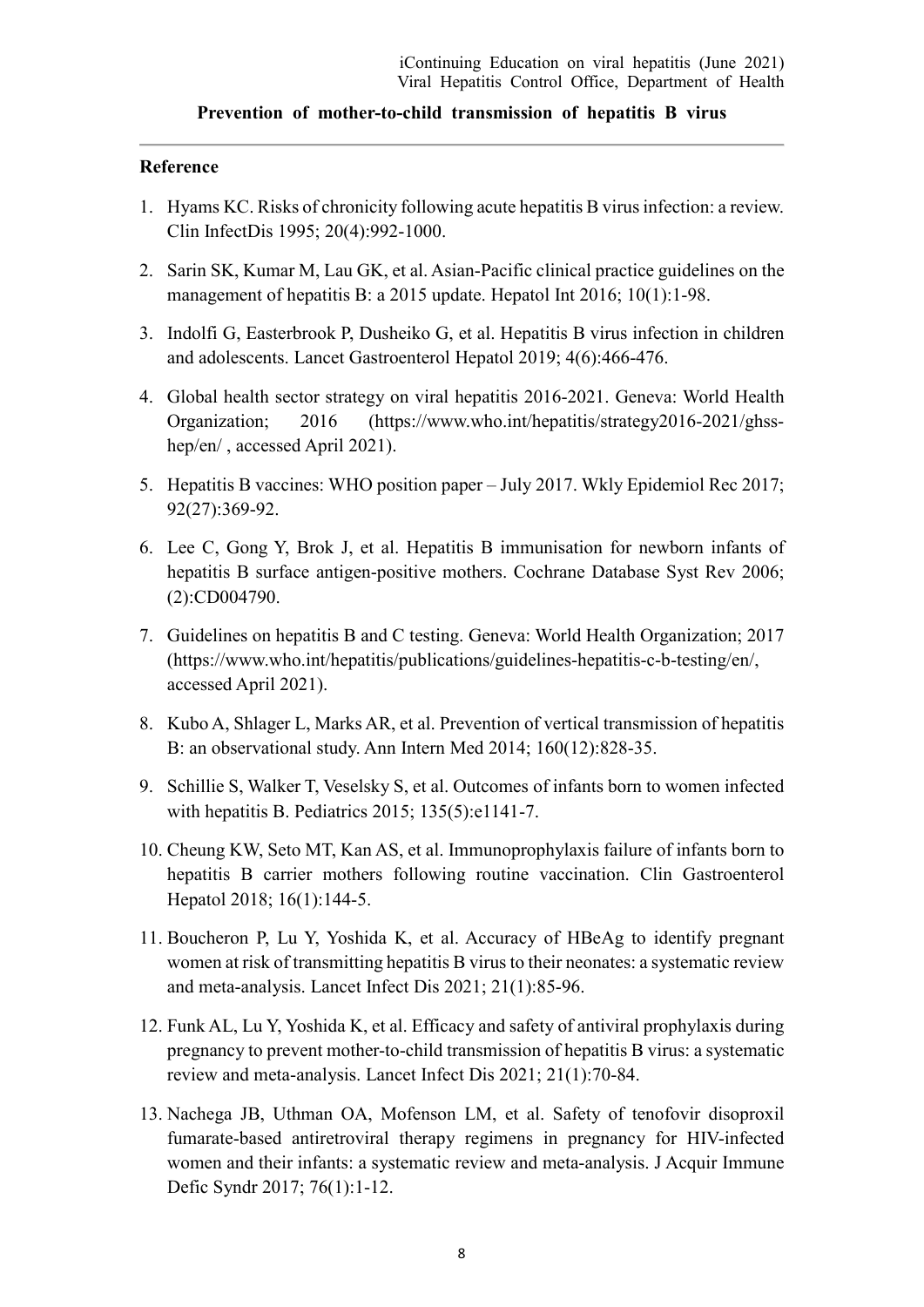- <span id="page-8-0"></span>14. Prevention of mother-to-child transmission of hepatitis B virus: guidelines on antiviral prophylaxis in pregnancy. Geneva: World Health Organization; 2020 (https://www.who.int/publications/i/item/978-92-4-000270-8, accessed April 2021).
- <span id="page-8-1"></span>15. Surveillance of Viral Hepatitis in Hong Kong – 2019 Report. Hong Kong: Department of Health; 2020 (https://www.hepatitis.gov.hk/tc\_chi/document\_cabinet/files/hepsurv19.pdf, accessed April 2021).
- <span id="page-8-2"></span>16. Hong Kong Viral Hepatitis Action Plan 2020 – 2024. Hong Kong: The Government of the Hong Kong Special Administrative Region; 2020 (https://www.hepatitis.gov.hk/doc/action\_plan/Action Plan\_Full Version\_PDF\_en.pdf, accessed April 2021).
- <span id="page-8-3"></span>17. Hui PW, Ng C, Cheung KW, et al. Acceptance of antiviral treatment and enhanced service model for pregnant patients carrying hepatitis B. Hong Kong Med J 2020; 26(4):318-22.
- <span id="page-8-4"></span>18. Hepatitis B control through immunization: a reference guide. Manila: WHO Regional Office for the Western Pacific. (https://iris.wpro.who.int/handle/10665.1/10820 , accessed April 2021).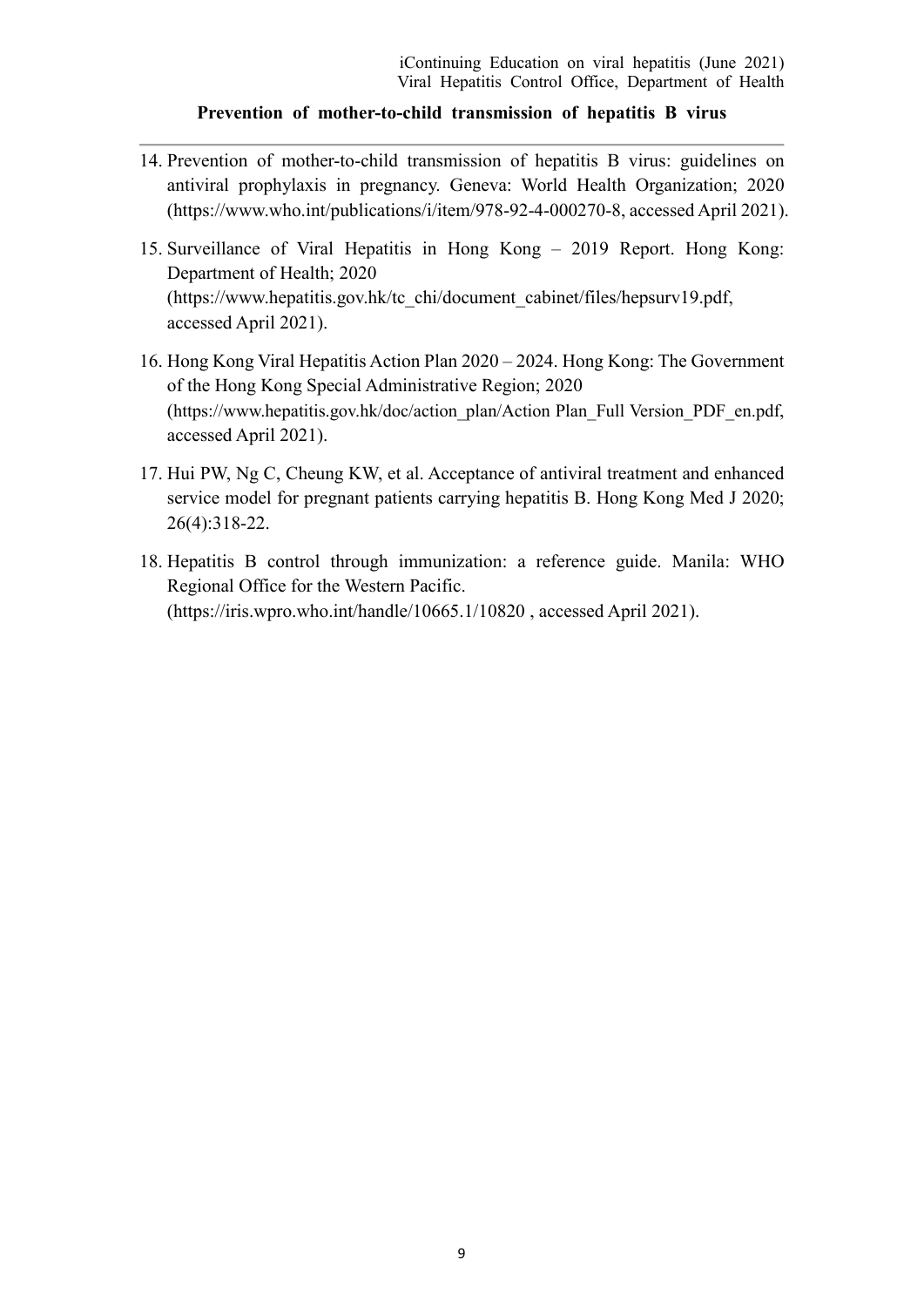# **Useful resources**

| <b>Description of Materials</b>                                                           | <b>Hyperlink</b>                                                                                          | <b>QR</b> code | Cover |
|-------------------------------------------------------------------------------------------|-----------------------------------------------------------------------------------------------------------|----------------|-------|
| Pamphlet -<br>Prevention of Perinatal<br>Hepatitis B                                      | https://www.hepatitis.gov.hk/tc_chi/<br>resources/files/leaflet2020 3.pdf                                 |                |       |
| Pamphlet-<br><b>Stop Maternal Transmission</b><br>of Hepatitis B                          | https://www.hepatitis.gov.hk/tc_chi/<br>resources/files/stop-transmiss-<br>leaflet-w3c.pdf                |                |       |
| Pamphlet-<br>Oral Antiviral Treatment for<br>Hepatitis B                                  | https://www.hepatitis.gov.hk/tc_chi/<br>resources/files/pamphlet-Oral-<br>w3c.pdf                         |                |       |
| $Poster -$<br>Prevention of Perinatal<br>Hepatitis B                                      | https://www.hepatitis.gov.hk/tc_chi/<br>resources/files/poster2020_3.pdf                                  |                |       |
| $Poster -$<br>Stop Maternal Transmission<br>of Hepatitis B                                | https://www.hepatitis.gov.hk/tc chi/<br>resources/files/poster2020 4.pdf                                  |                |       |
| Presentation slides -<br>Prevention of mother-to-<br>child transmission of<br>hepatitis B | https://www.hepatitis.gov.hk/englis<br>h/health professionals/files/Prevent<br>ion of MTCT of HBV web.pdf |                |       |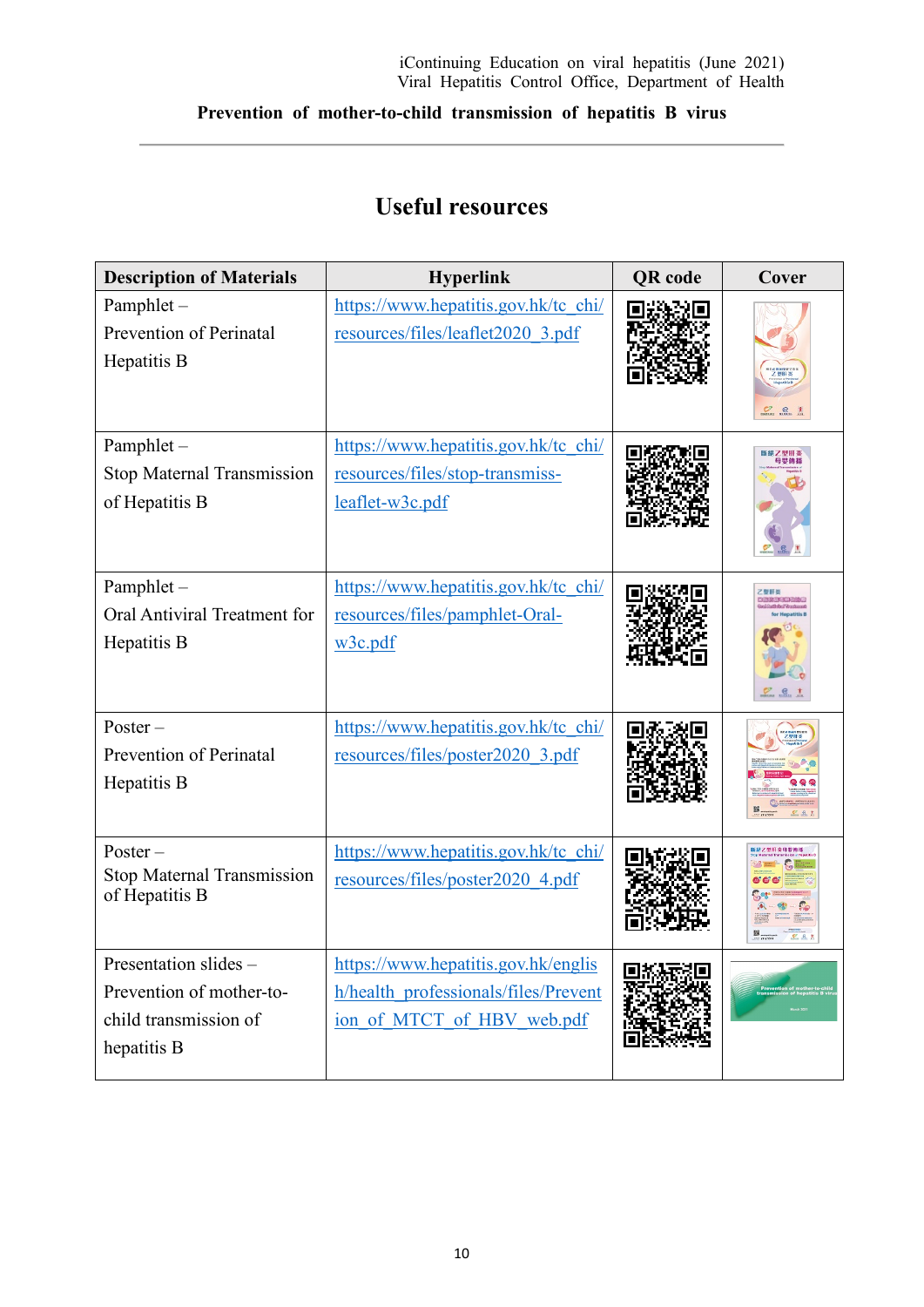## **Test paper**

Please submit the completed answer sheet within the validity period by email to [hepatitis@dh.gov.hk.](mailto:hepatitis@dh.gov.hk)

CME/CPD/CNE/PEM point: 1

Validity Period: 21 June 2021 to 20 June 2022

| <b>College/Programme</b>                                                                | <b>CME/CPD Point</b> | <b>CME/CPD Category</b> |  |
|-----------------------------------------------------------------------------------------|----------------------|-------------------------|--|
| Anaesthesiologists                                                                      | 1                    | Non ANA Passive         |  |
| <b>Community Medicine</b>                                                               | 1                    | AP-SS                   |  |
| <b>Dental Surgeons</b>                                                                  | 1                    | Self-Study              |  |
| <b>Emergency Medicine</b>                                                               | 1                    | PP                      |  |
| <b>Family Physicians</b>                                                                | 1                    | Cat 5.2                 |  |
| Obstetricians and Gynaecologists                                                        | 1                    | Self-Study              |  |
| Ophthalmologists                                                                        | 1                    | Passive                 |  |
| Orthopaedic Surgeons                                                                    | 1                    | Cat B                   |  |
| Otorhinolaryngologists                                                                  | 1                    | Cat 1.2                 |  |
| Paediatricians                                                                          | 1                    | Cat E                   |  |
| Pathologists                                                                            | 1                    | PP                      |  |
| Physicians                                                                              | 1                    |                         |  |
| Psychiatrists                                                                           | 1                    | <b>SSOL</b>             |  |
| Radiologists                                                                            | 1                    | Cat B                   |  |
| Surgeons                                                                                | 1                    | Passive                 |  |
| <b>MCHK CME Programme for</b>                                                           | 1                    | Passive                 |  |
| <b>Practising Doctors who are not</b><br>taking CME Programme for<br><b>Specialists</b> |                      | (Accredited by DH)      |  |

*Please contact respective authorities directly for CME/CPD accreditation if it is not* 

*listed above.*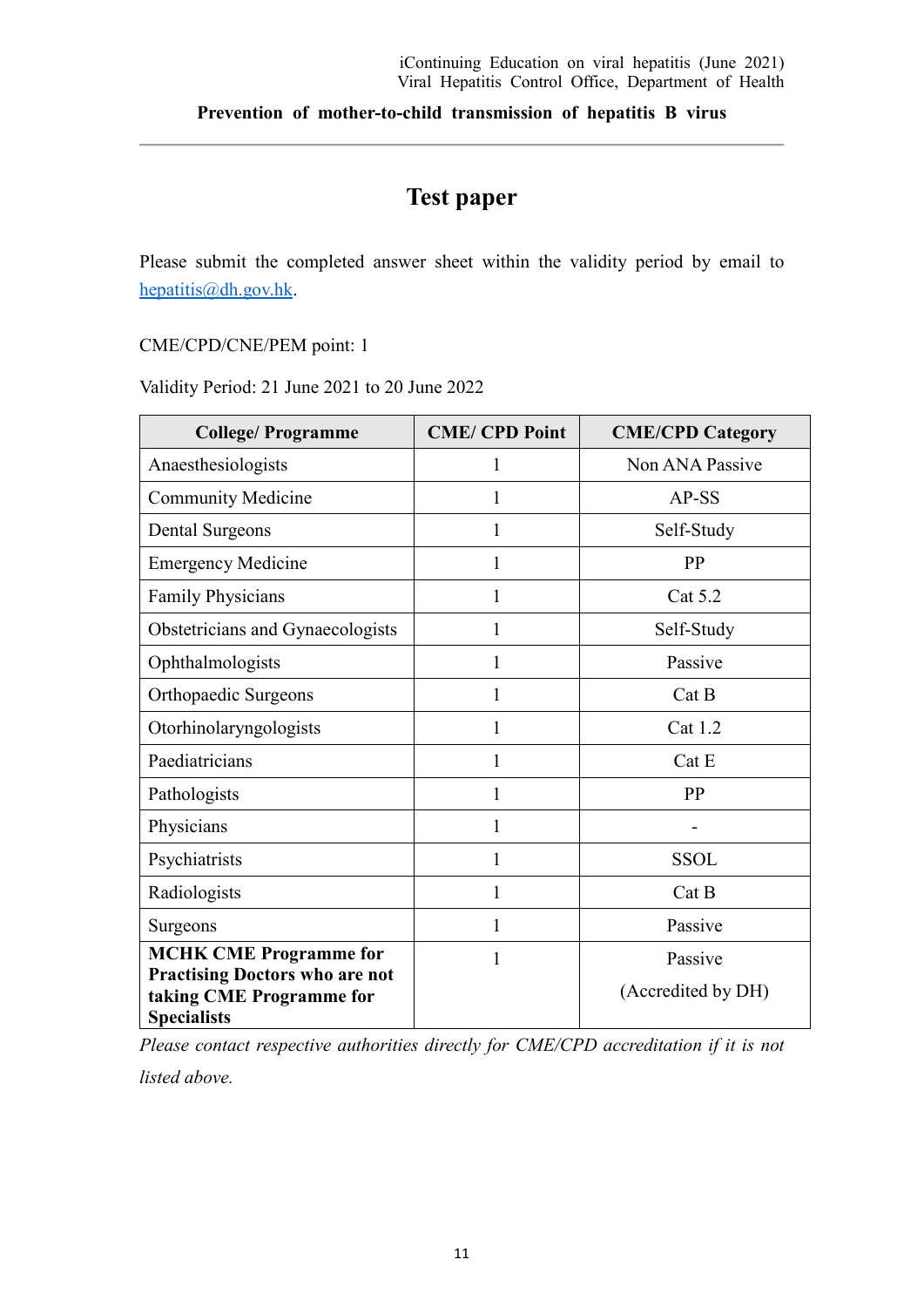- 1. Which of the following is **NOT** a correct description about mother-to-child transmission (MTCT) of hepatitis B virus (HBV)?
	- A. Chronicity is more common following acute HBV infection in neonates.
	- B. In Hong Kong, the hepatitis B surface antigen (HBsAg) seroprevalence in antenatal mothers was around 4% in 2019.
	- C. MTCT is an epidemiologically important route of HBV transmission.
	- D. Most of the disease burden of chronic HBV infection comes from infection acquired soon after birth or during early childhood, especially in highprevalence settings.
	- E. Hepatitis B vaccination is the only intervention to prevent MTCT of HBV.
- 2. As outlined in *Global health sector strategy on viral hepatitis, 2016 - 2021*, what is the surrogate for the target of a 90% reduction in incidence of chronic HBV infection by 2030?
	- A. HBsAg prevalence at 0.1% or below among children 5 years of age
	- B. HBsAg prevalence at 1% or below among children 5 years of age
	- C. HBsAg prevalence at 5% or below among children 5 years of age
	- D. HBsAg prevalence at 1% or below among adult population
	- E. HBsAg prevalence at 3% or below among adult population
- 3. Which of the following is recommended by World Health Organization (WHO) as regards antenatal HBV screening?
	- A. Hepatitis B surface antibody (anti-HBs) is the test recommended for screening chronic HBV infection among pregnant women.
	- B. HBsAg serological testing should only be offered to those pregnant women with family history of chronic HBV infection.
	- C. HBsAg serological testing should only be offered to those pregnant women with personal history of chronic HBV infection.
	- D. HBsAg serological testing should be routinely offered to all pregnant women in antenatal clinics only when the HBsAg seroprevalence in the general population is  $>10\%$ .
	- E. HBsAg serological testing should be routinely offered to all pregnant women in settings with an intermediate ( $\geq 2\%$ ) or high ( $\geq 5\%$ ) HBsAg seroprevalence in the general population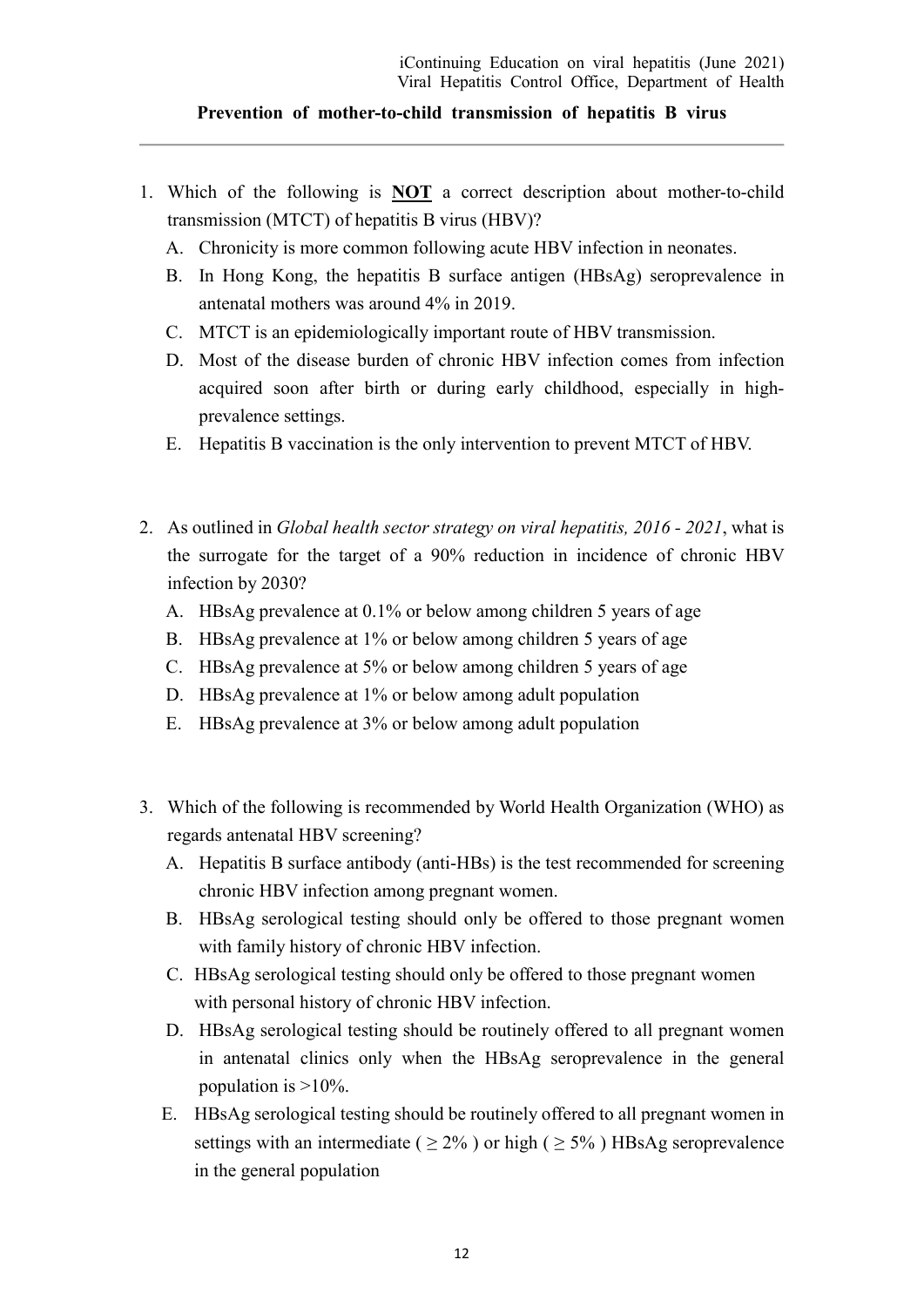- 4. Which of the following is **NOT** included in the incremental approach to prevention of HBV infection at birth and in the first years of life?
	- A. 3 doses of hepatitis B vaccine, including a timely birth dose within 24 hours
	- B. Administration of hepatitis B immunoglobulin to infants born to HBsAgpositive mothers
	- C. Administration of hepatitis B immunoglobulin to pregnant women
	- D. Maternal use of antiviral prophylaxis if maternal HBV DNA viral load is high
	- E. Antenatal HBsAg testing, linkage to care and follow up of infants
- 5. Which of the following is **NOT** a correct description about the safety and efficacy of antiviral prophylaxis in pregnant women?
	- A. The safety and efficacy of antiviral prophylaxis in pregnant women and their children have been evaluated in systematic reviews and meta-analyses.
	- B. Using tenofovir disoproxil fumarate (TDF) prophylaxis in pregnancy has been shown to be effective in reducing the risk of MTCT of HBV.
	- C. The safety of TDF has been documented in the context of preventing MTCT of human immunodeficiency virus (HIV).
	- D. TDF was proven to be significantly associated with higher occurrence of maternal or infant adverse events.
	- E. The latest systematic review commissioned by WHO did not find an increased risk of postpartum hepatitis B flare after cessation of TDF prophylaxis as compared with the control group.
- 6. According to WHO latest guidelines in 2020, what is the recommended threshold of maternal HBV viral load for using antiviral prophylaxis in pregnancy to prevent MTCT of HBV?
	- A.  $\geq 4.3 \log_{10} \text{IU/mL} (\geq 20\,000 \text{IU/mL})$
	- B.  $\geq 5.3 \log_{10} \text{IU/mL} (\geq 200\ 000 \text{IU/mL})$
	- C.  $\geq 6.3 \log_{10} \text{IU/mL} (\geq 2000000 \text{IU/mL})$
	- D.  $\geq$  7.3 log<sub>10</sub> IU/mL ( $\geq$  20 000 000 IU/mL)
	- E.  $\geq 8.3 \log_{10}$  IU/mL ( $\geq 200\ 000\ 000$  IU/mL)
- 7. To prevent MTCT of HBV, when should the antiviral prophylaxis start for eligible pregnant women having high HBV viral load?
	- A. Immediately after knowing the test results of viral load in the first trimester
	- B. By the end of the first trimester
	- C. In the third trimester
	- D. During delivery
	- E. After delivery